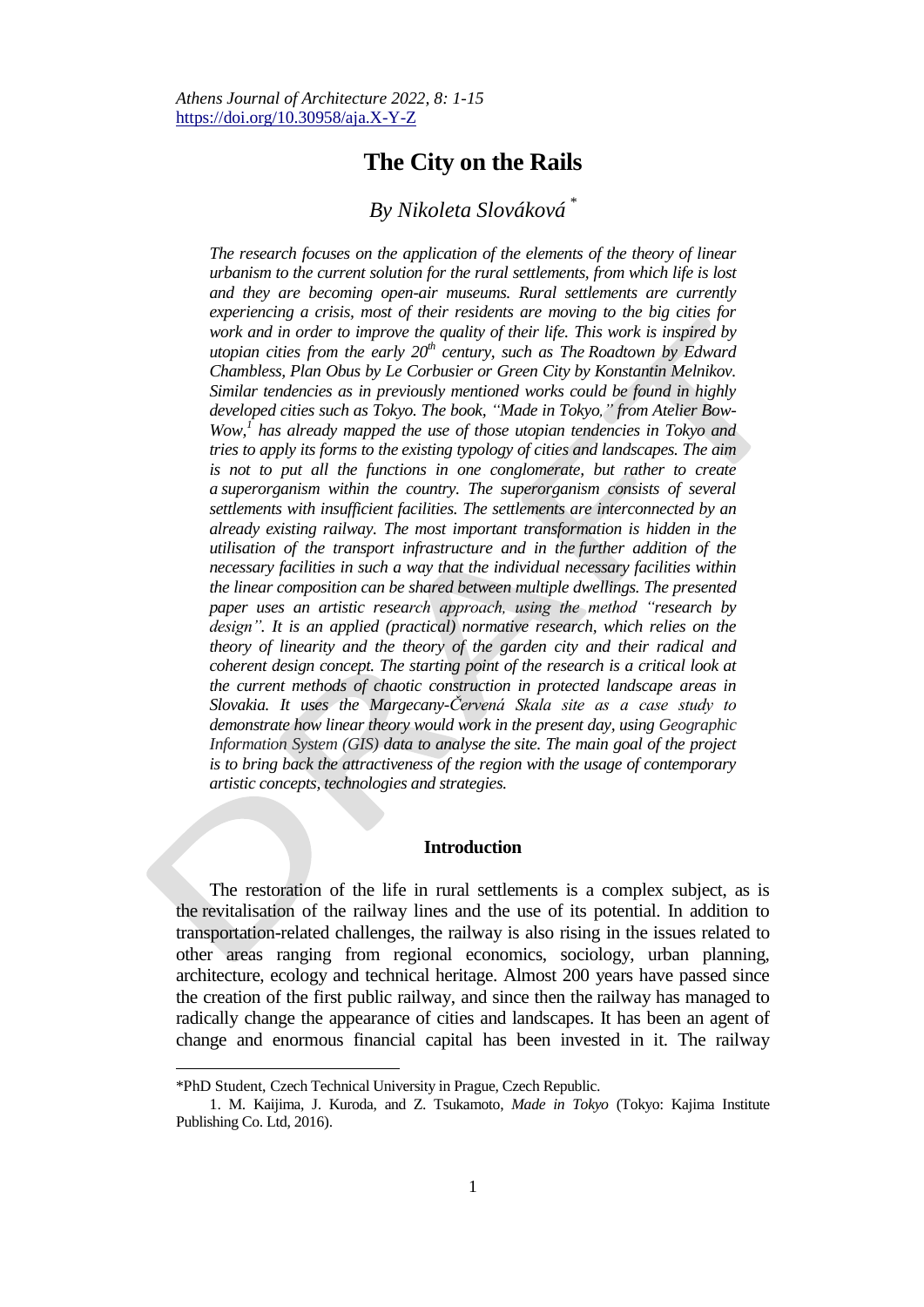inspired the ideas for the new towns and cities which were using these new modes of transport.

The first proposals emerged in the late  $19<sup>th</sup>$  century. These were new designs for gardens and linear cities, and also new theories were developed regarding cities built into the landscape (garden cities). These were ideas that still, a century later, seem bold.

Today, the situation is different but the advantages of the railway remain—it is environmentally friendly, it has extensive infrastructure and it is safe. The railway has a potential which just needs to be harnessed properly because it is not just a mode of transport, its impact is greater. The railway is a city-forming element that gives the region it passes through character and a common identity. It is characterised by its line. We all move around, to work, to school or for recreation, creating real and abstract lines.

The aim of this project is to examine and show the potential of the railway, which lies in the qualities other than just transport. The project is focused on the revitalisation of the railway into a cultural/sociological institution, promoting the region and contributing to the quality of the environment in the area where it is located. The fundamental pillar of a good quality life is the creation of quality living places. This can be understood as the creation of quality housing, spaces for leisure and culture, spaces where people can engage in mutual interaction and be inspired together. It is important to offer the same quality spaces even for small settlements as ones that could be found in big cities.

## **Literature Review: The Theory of the Linear and Garden Cities and its Present-Day Shifts**

In the following part, two fundamental approaches to the theory of the linear cities will be presented. These two major linear cities' projects from history have heavily influenced the research and they will be presented together with the architectural interventions made in Tokyo, which are mapped in the book, *Made in Tokyo*.

Roadtown - E. Chambless, 1910

Edgar Chambless was intrigued by the relationship between the means of transport and land already in the early  $20<sup>th</sup>$  century. His radical vision was translated into an idea of creating a *residential transport corridor – the Roadtown*. The basic idea of his proposal was the decision to lay a modern skyscraper on its side and run the elevators, the pipes and the wires horizontally instead of vertically.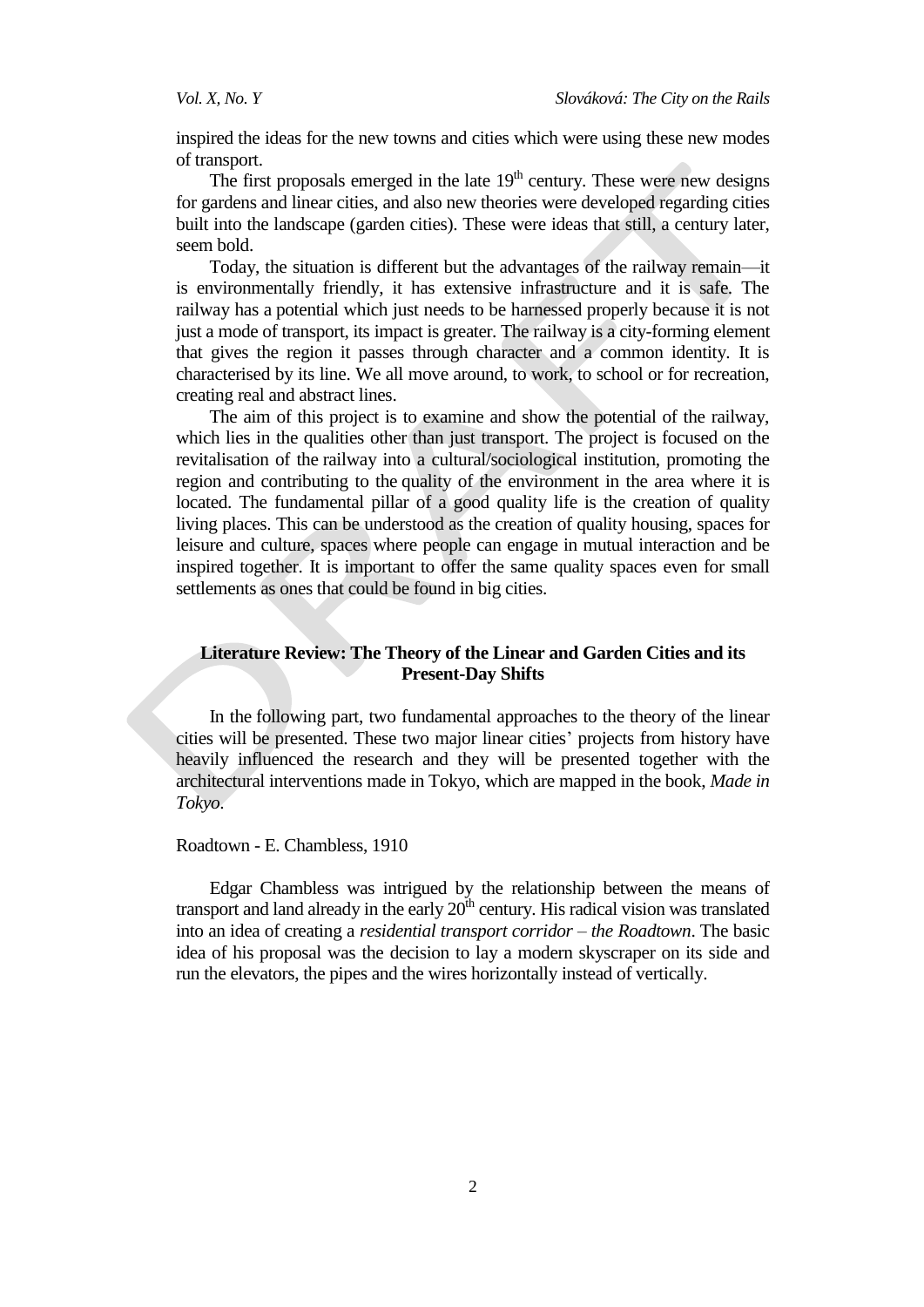

**Figure 1.** *Roadtown – E. Chambless Source:* publication Unbuild America.

Thus the size of the houses was not limited by the bending of the steel structure (see Figure 1). In doing so, he found a way to combine transportation and housing into one mechanism. In modern life, then and now, connections are essential, whether the transport links to housing, to work and businesses or to leisure activities. The ideal solution is when all these functions are as close together as possible.

The biggest driving force for the Roadtown proposal was the need for the creation of housing for the farming community. Chambless, already at that time, tried to make the town as self-sufficient as possible. The idea of self-sufficiency was key for him and it is also something we are nowadays more and more often confronted with. The community of farmers were to work in the adjacent fields after they finished working in the town, and therefore supplied all the needs of the inhabitants.

Roadtown is a proposal that combines production, consumption, and transportation into one unit. The project envisioned a quiet monorail transportation connecting two-story apartment buildings. The design includes adjacent gardens and a promenade deck. Everything was to be constructed in mass concrete, using materials that would be modern and sourced locally. The Roadtown differs from the other linear city designs by being the city in the country. It sought to bring a new symbiosis between the city and the countryside. Roadtown was to be a linear city with a thousand people per mile surrounded by farmland. The fields are placed directly perpendicular to the railroad so people can move around the line easily.

Chambless believed that the best mode of transportation would be a monorail system. He was acquainted with Mr. Boyes, who was able to supply a monorail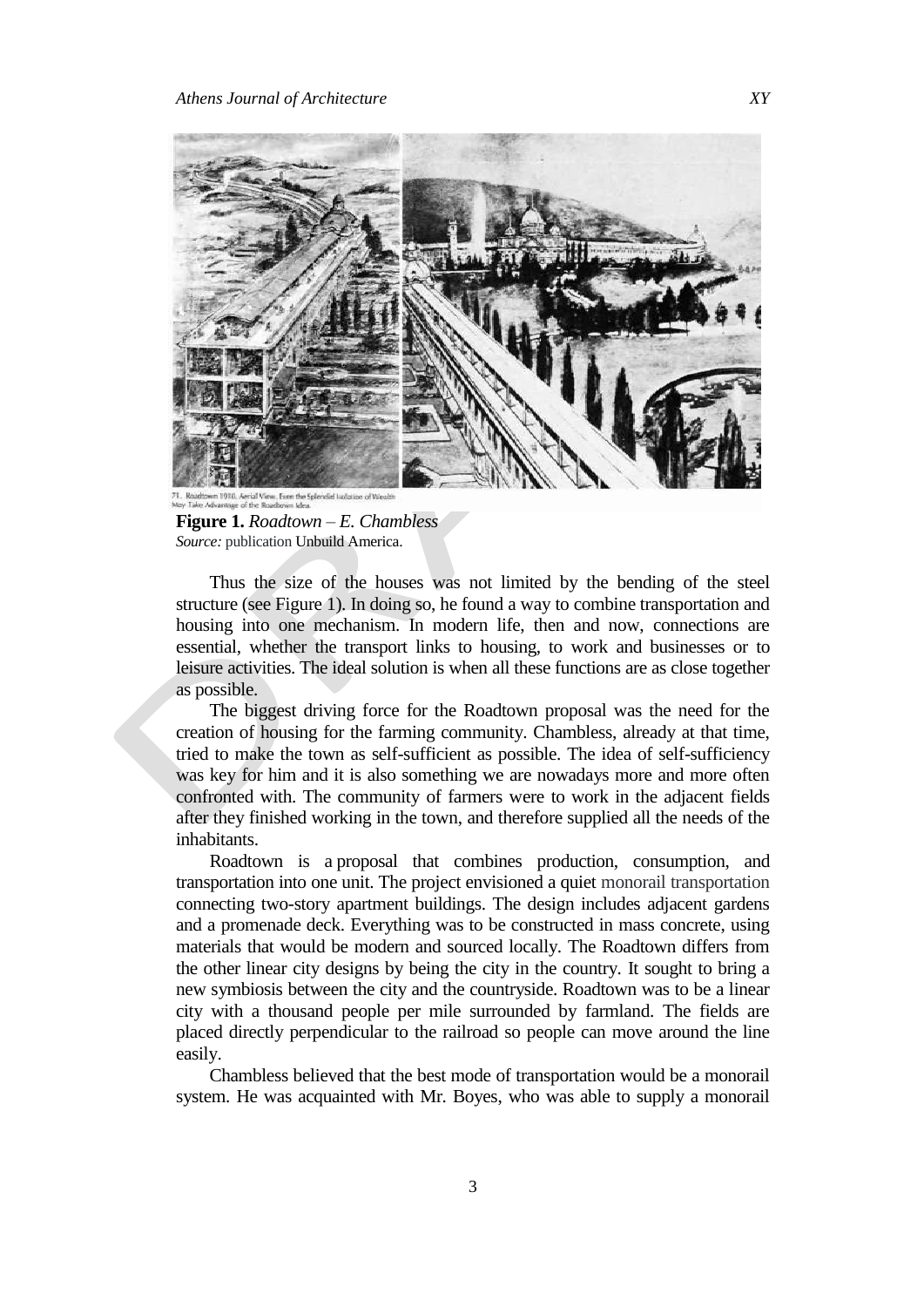car.<sup>2</sup> The transportation system would be housed in an underground deck, with stairways leading from it directly to the houses. The roof of the subterranean train transportation would serve as a walkway. In the centre, the walkway would be roofed with glass panels and during the winter possibly heated by a steam engine. There would also be space for the cyclists or skaters on the sides of the roof. Thus Roadtown would not have streets because it does not need them. It would be divided into several floors so that the houses could overlook their gardens. On the upper floors, more luxurious dwellings would be built, either for the visitors of the Roadtown or for high society.

At the time when the project was created the farm colonies looked simply as an unmaintained farmhouse in the middle of a large field with no connection to the utility grid system. This was also the time of electrification and the expanding need to get connected to the utility grid. Therefore each farmhouse would have to be connected, the wiring would have to be stretched, the farmers would have to get their own boiler, dynamo, etc. The economic benefits of the proposal are apparent– it would make the connection to the electricity and pipe system cheaper. The situation was better in the cities because people were located closer to each other and the electricity and pipe system were therefore not as costly.

From a technological point of view, Roadtown was exceptional in situating the whole technical infrastructure into the basement. Therefore it would be easy to carry out revisions and repairs without need to interrupt or limit the life of the inhabitants in the city.

The proposal was ground-breaking not only in the perfectly thought out concept of the residents' lives, but also by being thought out to the last detail. The project was addressing not only the matters regarding the heating and cooling system, but also such a details as the piping for soap for showering, considerations of a central vacuum cleaner, telephone and telegraph, and even the possibility to discharge a disinfectant gas for the specific housing units.<sup>3</sup>

## Green City - Konstantin Melnikov, 1929

 $\overline{a}$ 

In 1929, Soviet authorities launched a competition to design a garden suburb outside of Moscow where workers could be sent to recover from the strain in the factories. The "green city" was to house 100,000 workers at a time and provide a range of recreational and cultural activities. Many Russian architects and planners who had long been concerned with the questions of how socialist communities could avoid the shortcomings of the capitalist metropolis—squalor, overcrowding, exploitation and alienation—seized the opportunity to project their ideal visions (see Figure 2).

<sup>2.</sup> M. Novak, *William H. Boyes Monorail (1911) High-Resolution Photo* (Abstracted: Novak Archive, 2020).

<sup>3.</sup> E. Chambless, *Roadtown* (Breinigsville: BiblioLife, LLC, 2010).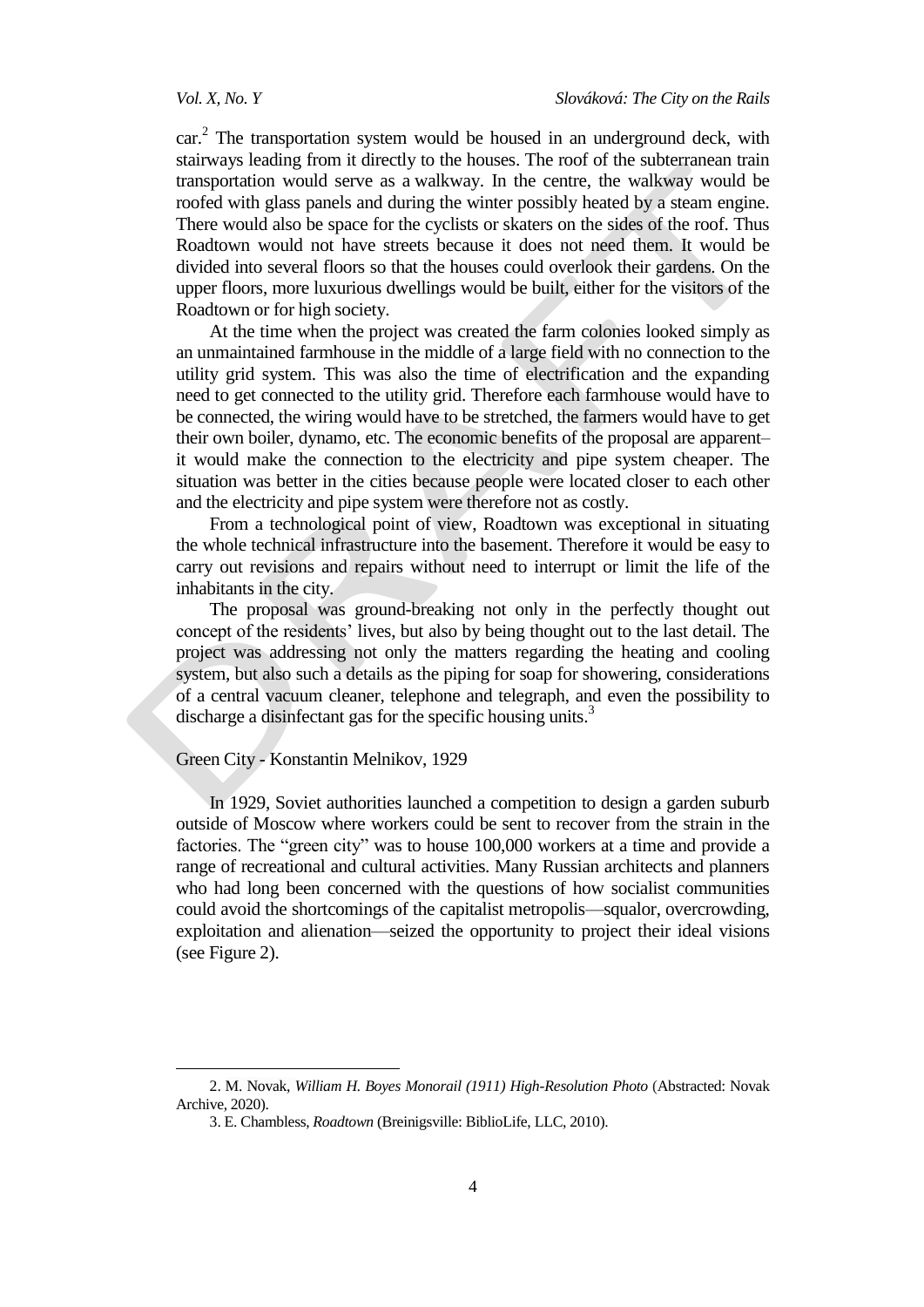

**Figure 2.** *Green City – K. S. Melnikov Source:* publication Konstantin S. Meĺnikov and the Construction of Moscow.

Among the most remarkable of the proposed projects was Konstantin Melnikov's project. For his proposal of the circular city, he planned green spaces with forest, gardens and orchards, a zoo, a children's city and a public sector, with a train station combined with a concert hall, a "solar pavilion" for sunbathing and "bedrooms" located in dormitories, which were the building units for the workers' rest. For Melnikov, sleep was a healing resource, more important than food and air. Melnikov argued, "And now, when I hear that good health requires nutrition, I say - no - it requires SLEEP. Everyone says that recreation requires fresh air; wrong again - I believe that fresh air is unable to recharge our energy without sleep ... I suggest domes and chambers for 'victorious sleep'. Without sleep, fresh air will do little for our health."<sup>4</sup> Based on this opinion, he devised a building in which hundreds of workers could enjoy the benefits of sleeping simultaneously. Called the "Sonata of Sleep," the building consisted of two large dormitories. On both sides of a central block it contained toilets with hydro-massage and the thermal regulation of heat and cold was provided by stone stoves.

Dormitories had sloped floors to eliminate the need for pillows, and beds

<sup>4.</sup> S. F. Starr, *Solo Architect in a Mass Society* (Princeton: Princeton University Press, 1978).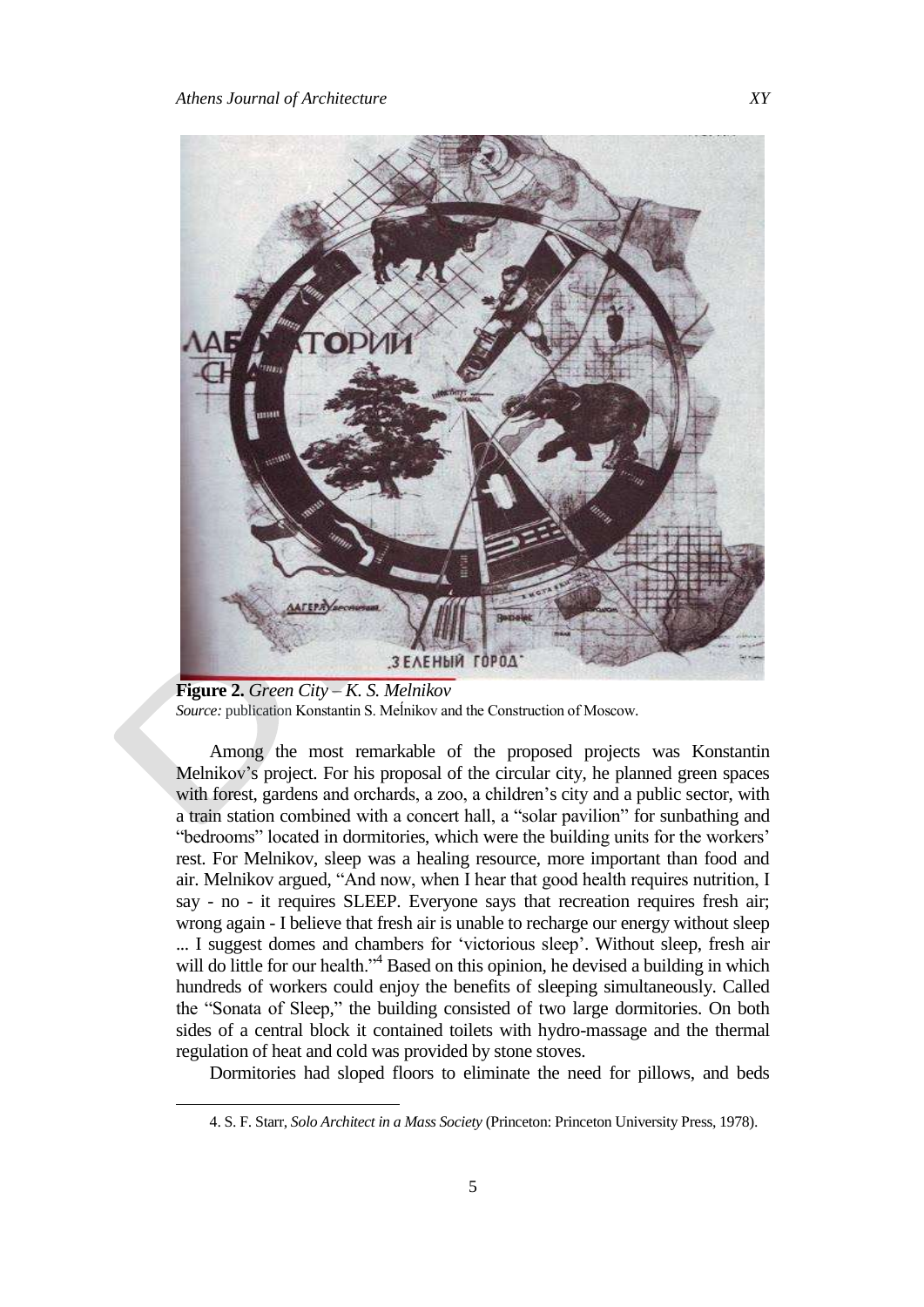were to be built in like lab tables. Melnikov, who envisioned control over the entire sensory experience of sleep and atmosphere, played an important role in orchestrating the sleeping experience. Control booths were to be placed at the both ends of the long buildings. Inside of them, technicians operated devices regulating the temperature, humidity, and air pressure, as well as controlled wholesome scents and "diluted condensed air" that wafted through the halls. He also wanted to introduce sound regulation by means of the rustling of leaves, the noise of the wind, the sound of watercourses, and similar sounds of nature, including storms. These sounds would be heard by placing special sound horns at opposite ends of the dormitories. Symphonies and readings would also be reproduced. Melnikov planned to replace the annoying "pure noise" (showers, washbasins, neighbours, conversations, snoring...) with "organised sound" based on musical principles. Specialists would broadcast from a control centre a series of sounds to intensify the sleep process "based on the scientific facts". All of these sounds would instantly relax even the most overworked worker from the metropolis. If these failed, the mechanized beds would then begin to rock gently until consciousness was lost.

Gardens, playgrounds, forest, zoo, recreation hall, tourist pavilions, mobile restaurants and cafes, libraries, and sports equipment distribution points were all within the reach of the highways and railway. The Institute of Man, the place where the residents live, was located right in the middle. The twelve buildings of the sleep laboratory, which were to house 4,000 people at a time, were placed in a circle in the woods. The professional community began discussing the construction of such centres across the country, but by 1931 the project was shut down because of the debates over city planning and the persecution of the avant-garde had begun.<sup>5</sup>

Melnikov's ideas were too extreme for the 1920's, but were of great significance and seem progressive even in 2021.

This project was so unusual and confusing for the audience of his time that it was never executed. Six years later, Melnikov, or "the stuntman", "the magician" and "the formalist", as the Soviet mass media called him at the time, was dismissed from his position as head of the architectural and design workshop "City" Council" and stripped of any further commissions. Everything he designed for the rest of his life accumulated only in his desk drawer. Although he managed to survive the Stalinist purges, he was never rehabilitated.

Melnikov had read about an experiment at the US Naval Aviation School in Pensacola, Florida, where cadets learned languages while they slept. This was probably the starting point in development of his own theory. It was also in the US that his ideas were first put into practice, although none of the Green City schemes ever became reality.

Melnikov's ideas attracted the attention of Samuel "Roxy" Rothafel, the famous New York showman and businessman, who visited Russia in 1931. Rothafel was gathering the ideas for the Radio City Music Hall that he and John D. Rockefeller proposed to build.

<sup>5.</sup> M. Fosso, O Máčel, and M. Mariggi, *Konstantin S. Meĺnikov and the Construction of Moscow* (Milan: Skira, 2001).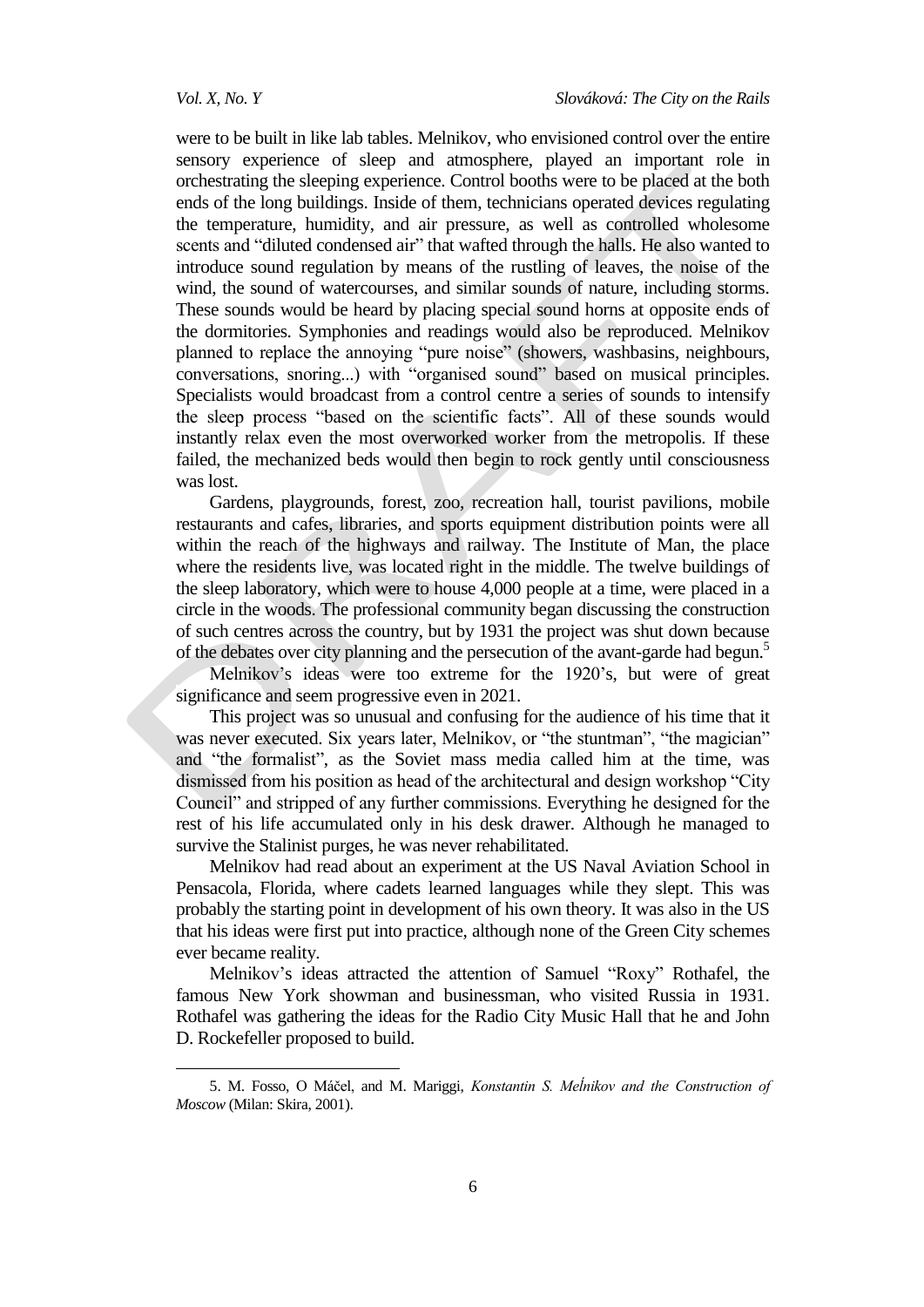Apparently, the control booths regulating the sounds was just the idea he liked: "During several months, Rothafel's advertising department was bombarding the American public with Melnikov's claim that ‗two hours in the washed, ionized, ozonized, and ultralarized air of (Radio City Music Hall) is worth a month in the countryside'." While Rothafel's enthusiasm grew out of a desire to manipulate consumers, he was the only one who followed Melnikov's theory.<sup>6</sup>

#### Current Tendencies - Tokyo and Osaka

The following section offers the summary of some of the tendencies in Asian architecture and the formation of a new set of typology that has developed from the idea of the use of the transport infrastructure.

In many Asian countries, land in cities is very valuable. Therefore there is a tendency to use, develop and densify the city as much as possible, thus creating new hybrid spaces using the particular location and the connection to the transportation infrastructure.

The research which mapped these hybrid projects in the city of Tokyo was carried out by Atelier Bow–Wow. For example, in one case the empty railway bridge infills are combined with the commercial arcades that are 300m long. Each arcade has 3 floors and a small forecourt. Another interesting example of the project is the combination of an office building with corporate housing and a secure car park connected directly to the city's expressway in Roppongi, Minato area.

Another appropriate use of the residual land that arises in the areas of intersections or radii of street curves is the design in Nishikahei, Adachi. It combines retail, office, parking and sports (see Figure 3).



**Figure 3.** *Tokyo Tendencies Source:* publication Made in Tokyo.

 $\overline{a}$ 

In Higashimukojima, Sumida-ku we can find the combination of the rail corridor with the Higashimukojima Railway Museum. The linear nature of the structure directly suggested its function as a railway museum, where visitors of the museum are automatically part of the existing transport infrastructure.<sup>7</sup>

With all the interventions, in Tokyo they are able to make efficient use of each parcel of land and add to the lost value eroded by the need for massive infrastructure.

<sup>6.</sup> R. Melnick, *American Showman: Saumel "Roxy" Rothafel and the Birth of the Entertainment Industry 1908-1935* (Columbia University Press, 2012).

<sup>7.</sup> Kaijima, Kuroda, and Tsukamoto, *Made in Tokyo,* 2016.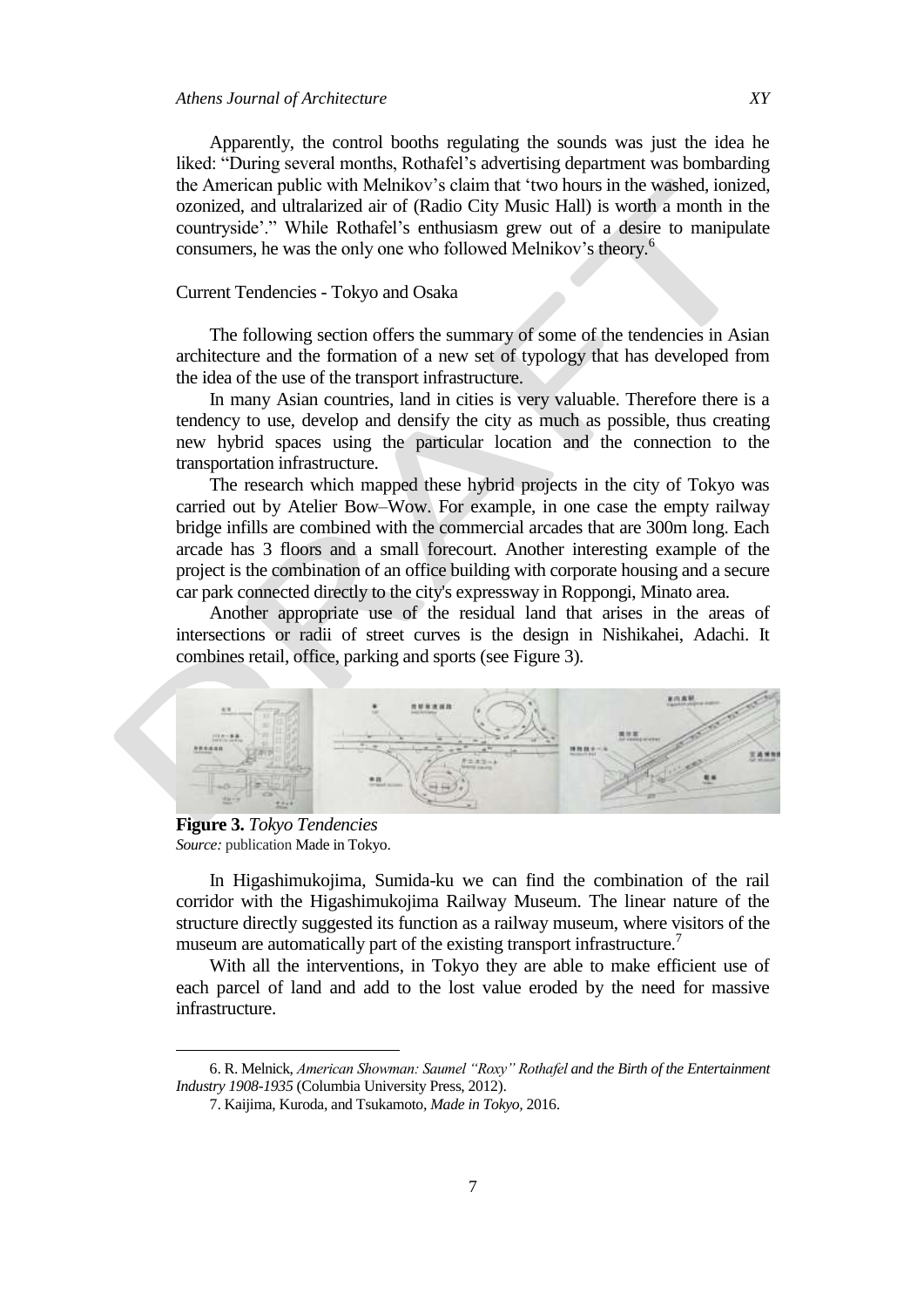The vision of the linear city was eventually constructed on a similar scale in the Osaka Loop-line project, in the form of a city under the railway corridor. By combining the railway with other functions, an area of  $19,000\,\text{m}^2$  was valorised in Osaka with a stretch length of 1km.<sup>8</sup> Similar projects are also appearing in Europe, such as the viaduct project in Zurich by EM2N architects, which addresses the question of how an infrastructure element that is a protected monument can be made a part of the urban system. They describe the viaduct as more than just a bridge.

## **Selected Location: Margecany - Červená Skala Railway**

The reasons for selecting this particular locality as a case study for the paper are that there is an un-renovated railway line in the locality, and it is located in a neglected region of Slovakia with great potential.

The building of railways was a great milestone in the development of entire regions. This was the case also with the Margecany – Červená Skala railway line, built in the 1930's. This is a railway line of local importance connecting the villages of Červená Skala and Margecany and thus the centre and east of Slovakia. It is considered as one of the most beautiful lines in Slovakia running through the natural gems Muráň Plain, Slovak Paradise or Hnilec valley. There are as many as 281 bridge structures, 9 tunnels (originally 12 - before the project was modified) with a total length of 3,801m. There are 12 stops and a number of guard posts. The Telgárt Loop located on the line is one of the 69 spiral tunnels in the world and the only one in Slovakia.<sup>10</sup>

This new railway is not a usual construction. It was not built easily, but laboriously, for it runs through the mountainous terrain. A great deal of construction work has been devoted to its construction because the railway has wider tasks than being just another part of the Czechoslovak Railsystem. It has a great economic, social and cultural mission, which it will hopefully fulfil.<sup>11</sup>

The only railway line connecting Slovakia with the Ostrava region (Czech Republic) was the Košice-Bohumín railway. The Czechoslovak Railway Company extended the railway and created a Central Slovak transversal line. Margecany – Červená Skala line is a continuation of the line from Banská Bystrica to Brezno that continues up to Červená Skala. The line was also significant economically. It brought a new life to the region and trade and tourism began to develop. Not only were new settlements in the form of villages created, but also the water reservoirs, warehouses and accommodation for railway staff were built along the line. Even the watercourses in the region had been regulated due to the railway construction. On its line there is also a unique cave structure - Dobšiná Ice Cave.

<sup>8.</sup> P. Hájek, *Kombinace Funkcí v Architecture* (Prague: Czech Technical University, 2010).

<sup>9.</sup> R. Frei, *Refurbishment Viaduct Arches / EM2N* (ArchDaily, 13 May 2015).

<sup>10.</sup> Ministerstvo Ţeleznic, *Pamětní spis o Stavbě, Červená Skala- Margecany* (Slovakia: Ministerstvo Železnic, 1936).

<sup>11.</sup> Vo Vlaku, *Historická Jazda Pripomenie 80. Výročie Trate Margecany-Červená Skala* (Bratislava: Tlačová Agentúra Slovenskej Republiky, 2016).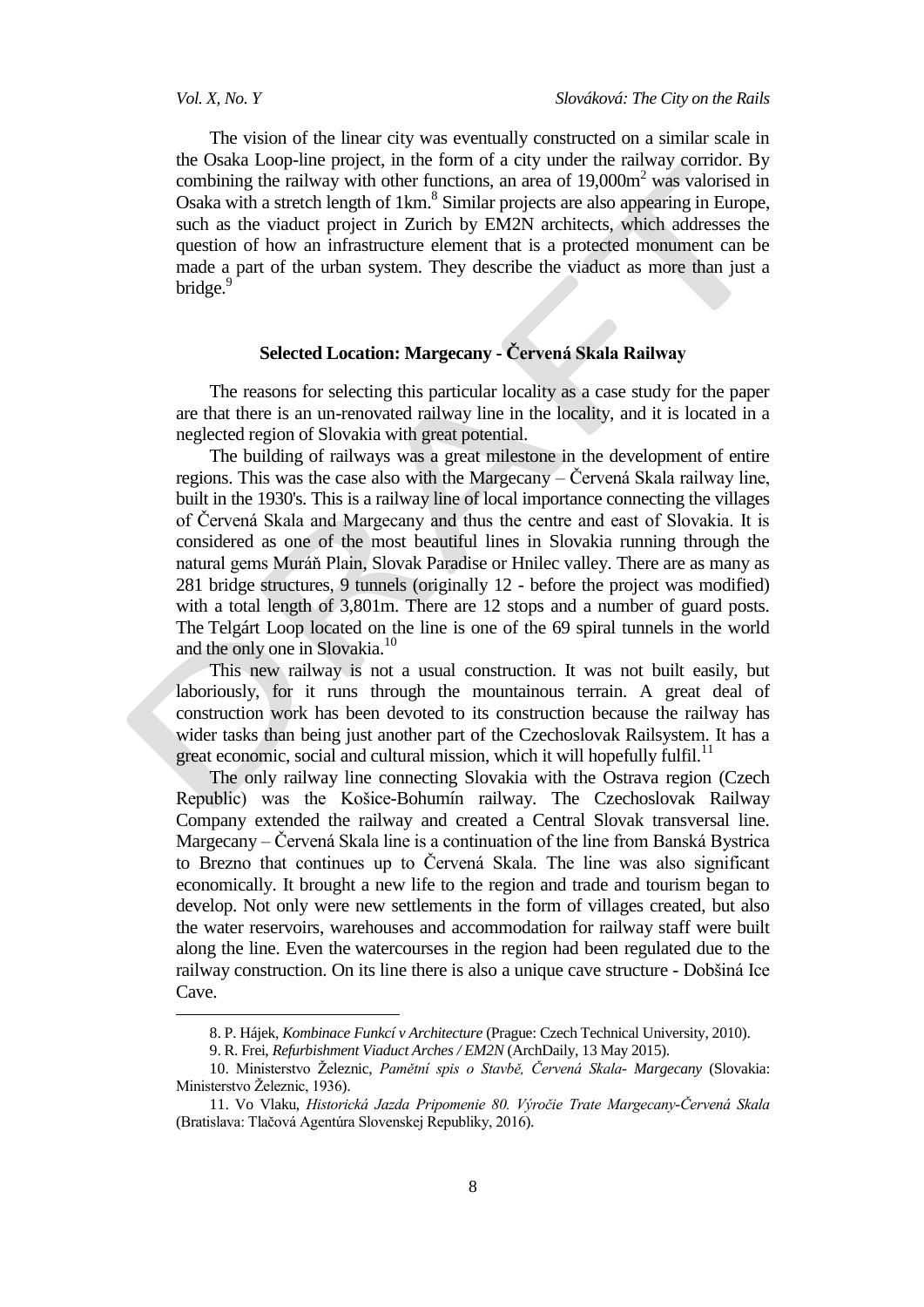Preparations for the construction of this line began even before the fall of Austria-Hungary. In 1920 geological research of the area was carried out under the supervision of Dr. R. Kettner, a professor at the Czech Technical University in Prague. At that time there were already private narrow-gauge railway lines belonging to the concessionaires Gertle M. and Comp., Peter Matuška, Adolf Reich and Ján Aradi. In the preparatory phase of the construction they were nationalised. Among these existing railways was also a technological gem, the first cog railway in Hungary, which connected the mining settlement of Mária Huta with the village of  $\check{Z}$ akarovce.

In 1931 construction work began on the most difficult section of the construction near Telgárt town. The workers worked under the unsatisfactory financial conditions which resulted into a series of strikes. The difficult working conditions were reminiscent of those from the  $19<sup>th</sup>$  century, when the first railways were built. One worker, a 26-year-old J. Chlapovic, was even shot dead, when the strike was being suppressed.

In 1933, the first section of the Červená Skala – Telgárt line was opened, followed by other parts in the following years. On July 26, 1936, the entire line was inaugurated in the presence of the politician Juraj Slávik; Minister of Railways Dr. Rudolf Bechyně; Minister of Justice Dr. Dérer and representatives of the highest state; provincial and railway authorities; corporations' representatives and deputies and senators.

At the time, unemployed railway workers of the Košice – Bohumín Railway Company, together with the unemployed youth, worked on the railway. There were about 7,000 workers, and during the period of the greatest intensity of work, up to 9,700 workers, men and women, were participating on building of the railroad. Of these, about 59% were local.

As on most of the Slovak railways, the Second World War and the Slovak National Uprising caused great damage to this line. Altogether, 29 bridges or viaducts and all the tunnels were destroyed during the war. It took almost half a year to repair them, even if all possible working forces from the surrounding villages were engaged in restoration works.

The track is perfectly set in the surrounding countryside and the beauty of the Slovak landscape could be seen in a juxtaposition with a large number of technical works - bridges, tunnels and viaducts. Along the line, there were also stops with the station buildings, but unfortunately they are either dilapidated or have disappeared. Today, the railway is mainly used by tourists, with only two regional trains and a few passenger trains a day, mainly in the morning and evening. To this day, however, they still stop at almost all stations.<sup>12</sup>

<sup>12.</sup> M. Potančok, *Telgártskou Slučkou do Raja* (Margecany: Martin Potančok, 2017).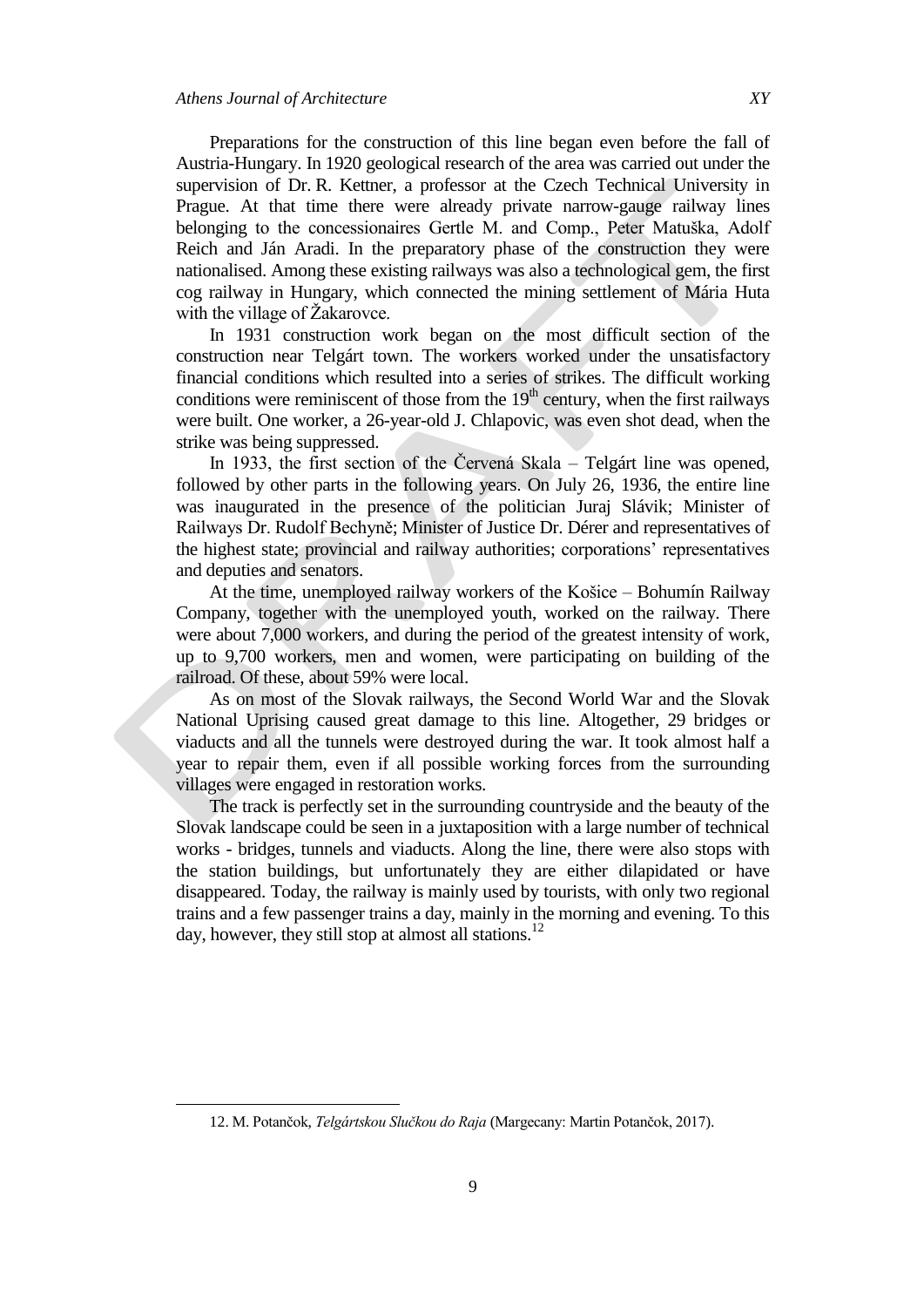#### **Building in the Protected Landscape Area**

Nature conservation has a rich tradition in Slovakia. The first legal frameworks for the existence of protected areas date back to the period of feudal land ownership. The protection was based on the laws protecting the forests and game  $(13<sup>th</sup> - 15<sup>th</sup>$  centuries), mineral springs (Royal Patent of 1682 and 1715) and, in particular, on the Theresian Forest Order of 1769. The motives for establishing protected areas were originally due to ownership reasons and later for romantic and local-patriotic aspirations. Gradually they expanded to include scientific, cultural, patriotic, aesthetic and recreational purposes.

In the late  $19<sup>th</sup>$  and early  $20<sup>th</sup>$  century, thanks to awareness-raising efforts and activities of scientists and various associations, nature protection was gradually secured at the legal level. During this time the first areas with the status of nature reserves or natural monuments were created (the oldest reserves are Ponická dúbrava and Príboj, established in 1895). The first systematic categorisation of the protected areas in the Hungarian kingdom, where at the time Slovakia also belonged, was presented by Karol Kaán in his work, "Preservation of Natural Monuments" in 1909. However, the real development of nature conservation began only after the establishment of Czechoslovakia, when the foundations were laid for today's set of protected areas. The period from the very beginnings of nature protection and the establishment of the first protected areas until the interwar period, or eventually until 1955, is referred to as the "conservation" period‖. The main goal was passive, conservational protection, which aimed to preserve individual species. This period included the conservation of predominantly small-area landmarks and rare natural creations and phenomena.<sup>13</sup> Currently in Slovakia, several inappropriate building activities are taking place, which are not respecting the protected-area status of the landscape they are in. As an example, the construction at Štrbské Pleso lake area in the Tatra Mountains could be mentioned. The locality was developed in pursuit of promoting tourism and making the place attractive with poor-quality tourist attractions.

## **Results: Proposal for Revitalisation of the Line – New Linear City Margecany - Červená Skala**

In this project the thoroughfare is considered as the basic linear element—the backbone around which the new city is composed. For the railway, as a transport infrastructure, the landscape is to a large extent adapted. In the case of the railway, linear shape is key. It is important that the line of the railway is disturbed as little as possible and maintains a smooth passage through the landscape. It forms an imaginary boundary; the line can be understood abstractly or mathematically. Parts of the line are three-dimensional like all of our space, but with the railway line we also cannot forget the fourth dimension, which is time. Time is the only nonrenewable raw material of our existence. This is why the project completes the

<sup>13.</sup> M. Škodová and J. Mazurek, *Chránené Územia Slovenska* (Banská Bystrica, Slovakia: Fakulta Prírodných, Univerzita Mateja Bela, 2011).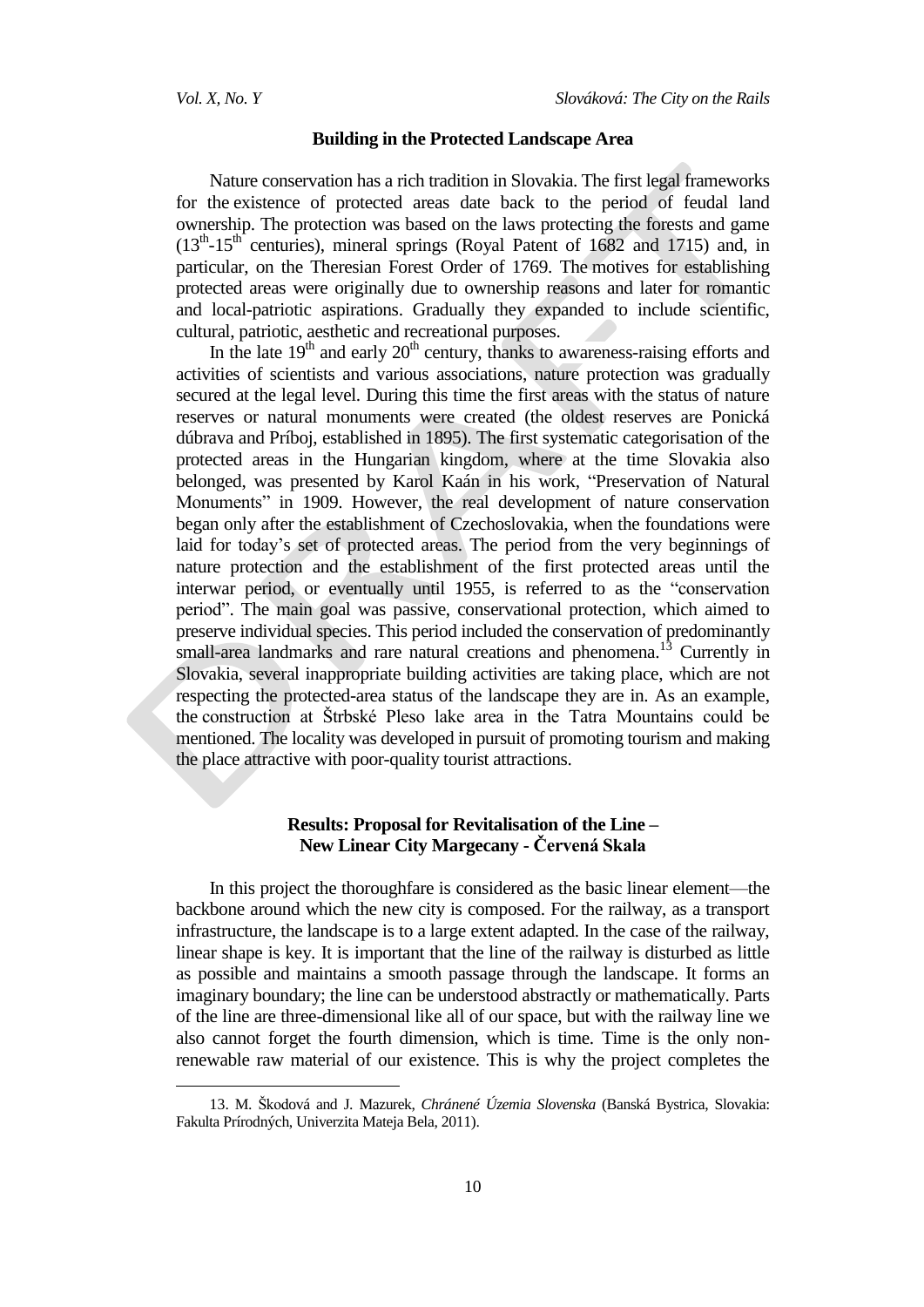railway with the modifications that would not block the smooth movement of the train sets along the "spine" and therefore save time.

The research is devoted to the application of the elements of the theory of linear urbanism to the current design of the site Margecany – Červená Skala, which is losing its life and becoming only an open-air tourist museum. Rural settlements in general are experiencing a crisis as life is disappearing from them. Most of the population is moving to the big cities in search of work and better life standards.

The aim of the proposal is not to fit all the public amenities into one conglomerate, but rather to create a super-organism within the countryside. The super-organism will be composed of several settlements with are currently insufficient as public amenities. Settlements are connected by the already existing railway. The most important modification is in the use of the transport infrastructure and in the addition of the necessary public amenities. The amenities would be located on the linear transport infrastructure and it will be possible to move them along the railway line. Therefore, it would be possible to share them between the dwellings. That means that the proposal makes the most of what the area already contains and complements what it lacks (see Figure 4).



**Figure 4.** *The City on the Rails, Margecany - Červená skala - Analysis Source:* Nikoleta Slováková.

The Margecany – Červená Skala line is interesting also because of the extensive transformations of the local landscape since it is crossing a mountainous area. By looking closely, significant changes in the topography of the landscape are visible.

The statistics illustrate the impact in numbers. A total of  $3,030,000\,\mathrm{m}^3$  of rocks were moved during the excavation works. To build all the bridges, walls and other artificial structures, 110-thousand cubic meters of masonry were consumed in the open track, and another 68-thousand in the tunnels.

In the following part, the structures that were built for the railway and modified the local landscape will be described. An embankment is a formation that is added to the topography where necessary to support the railway. Some embankments are smaller and inconspicuous, but some create mounds between the individual parts of the village. The tunnel creates one of the most prominent encroachments. On the line with a total length of 3,801m, there are nine of them. Also, road crossings occur frequently on the line, many times involving several types of road material. Waterways, car roads, footpaths and railway lines cross here.

Bridges connecting many sections of the railway are to be found as many as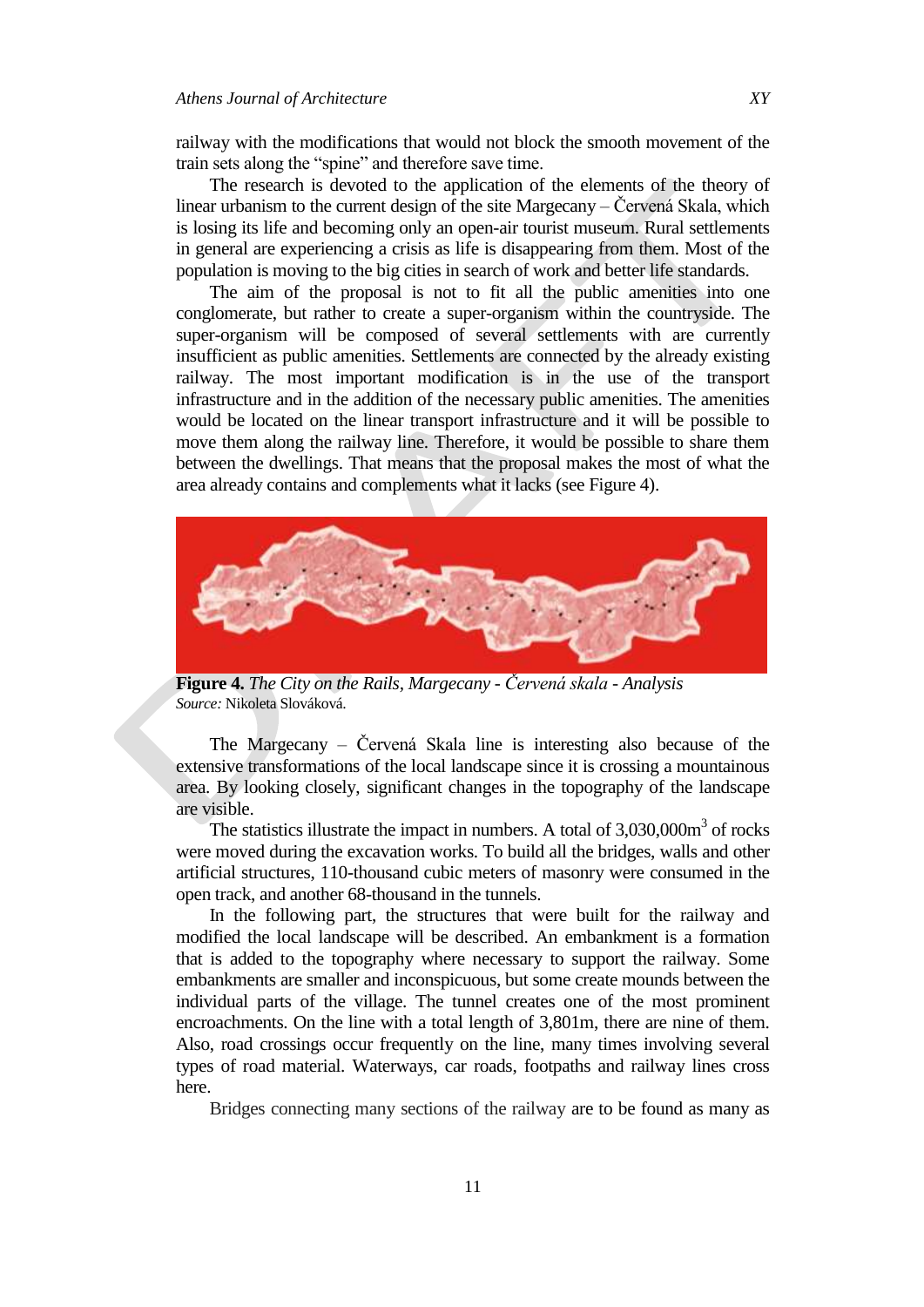281 times along the line. The train passes through an interesting section through the Mlinky dam, which was built only after the railway was already built. Therefore the line's relocation was necessary in this section. Here the train passes through the middle of the dam, which flows up a narrow canyon. In this case it is difficult to determine how the terrain looked originally. The most interesting part of the railway is the Spiral Tunnel. It is the only such structure in Slovakia that is 2.3 km long and overcomes a 31m height difference.

The non-electrified line which is 92,578 km long, has 26 functional stops (Červená Skala, Telgárt pension, Stratená, Dedinky, Mlynky, Mlynky stop, Rakovec, Sykavka, Hnilec, Nálepkovo-Peklisko, Tretí Hámor, Nálepkovo (formerly Vondrišel), Stará Voda, Švedlár, Švedlár stop, Mníšek nad Hnilcom, Helcmanovce, Prakovce, Prakovce stop, Gelnica stop, Gelnica town, Gelnica, Ţakarovce, Jaklovce, Margecany) and some non-functional (e.g., Telgárt station and Vernar station).

The project proposes to repair and supplement the linear network with new stops, which would become stations not only for people, but also for mobile train sets. In these mobile train sets new (currently missing) amenities will be embedded. The train sets can move along the existing railway the only thing that will be added to it will be the new train switches for shunting the trains.

In the new stations, apart from the waiting area for passengers, there will be a dedicated area for car servicing, electricity, water connection and cleaning area. Their architecture will be simple, with the check-in section in front and the technical section in the rear, connected by a rear wall to allow the space to be enlarged. Basically, the structure of the station can be seen as a hybrid between a hangar for the train and a classic waiting station. The new train sets with amenities will move primarily during the day, possibly at dedicated time intervals, so as not to block the path of the passenger trains. Renewed existing stops located on the line must be retained for their cultural value. They will only be supplemented by a train siding and rear hangar, or by new stops where existing stops are no longer adequate. These new stops will be of a simple steel construction to fit in with the unified character of the railway buildings. They will have a modern appearance so that the period of their construction is apparent.

An empirical data analysis (GIS) of the public amenities of the Hnilec Valley revealed a lack of educational facilities in the locality, lack of leisure possibilities for children and young people, lack of medical facilities in some of the villages and lack of complementary education and cultural opportunities.

Therefore, the project proposes to place these functional amenities on the new train sets that will always travel from stop to stop at certain daily set rhythms, so that the localities will come to life. These are, for example, a doctor's surgery, a veterinarian, a library, a small nursery or kindergarten, an art gallery, an exterior space of a convertible train set in for exhibitions, cafés or refreshment places, community clubs for mothers and the elderly, music studios, sleeping shelters, or schools in the open air, located in a carriage set, whose landing point is always the train stop (see Figure 5).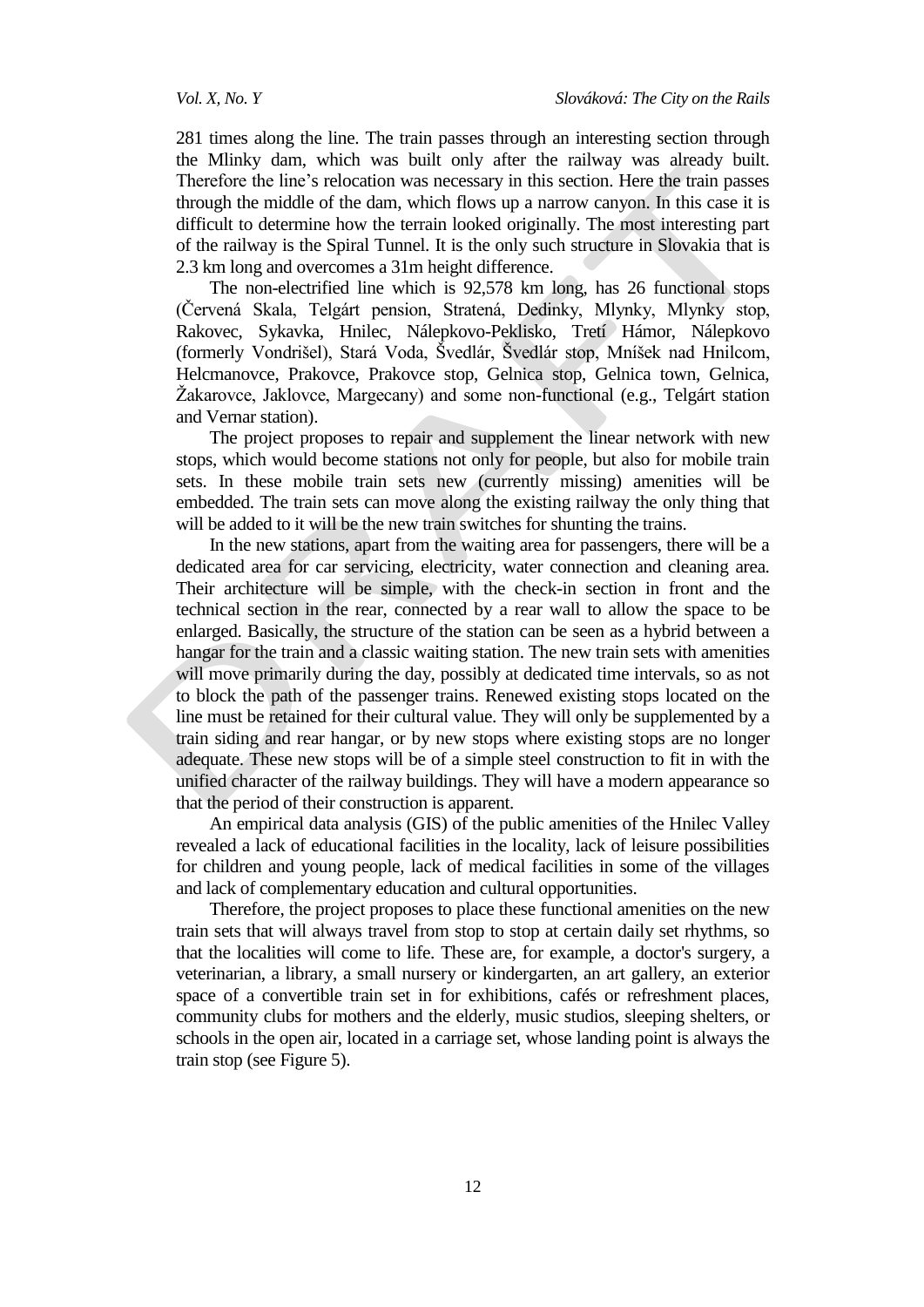

**Figure 5**. *The City on the Rails, Margecany - Červená Skala - Project Source:* Nikoleta Slováková.

### **Discussion: Criticism of the Linear Cities Plans**

Because the surface of the earth is three-dimensional, the creation and functionality of a linear city is impossible. As long as we have forces in all directions of the Earth's surface, we cannot have linear cities.<sup>14</sup> Despite the great interest of architects in the concept of linear cities, none of the examples of the designs have ever materialised. The first contributions to the discussion regarding the linear urbanism came from Ch. Bouilhet in 1912, who feared that the idea would mean "the disappearance of city as the nucleus of a human activity."<sup>15</sup>

Organically created linear cities emerge and develop quite differently from the planned projects. The definition of a linear city itself (linear composition of buildings with a thoroughfare running through the middle) is not sufficient, which may also cause misunderstandings.<sup>16</sup>

Why did the linear city concept actually fail? One of the possible answers to this question could be an insufficient definition of the linear city.

The linear city plans are about finding alternative housing and breaking down old boundaries. Humans feel insecure in an unbounded and undefined territory and the linear cities extend into an uncertain space of nature. But is it necessary to have fixed boundaries? Would it not be enough to understand the line itself as a border?

Another possibility why the proposals of linear cities have never been materialised is that the idea was specific to the turn of the  $19<sup>th</sup>$  and  $20<sup>th</sup>$  centuries

<sup>14.</sup> C. A. Doxiadis, "On Linear Cities," The Town Planning Review 38, no. 1 (1967).

<sup>15.</sup> E. Stachura and T. Tufek-Memisevic, *A Linear City Development Under Contemporary Determinants* (Sarajevo: University of Sarajevo, 2015).

<sup>16.</sup> J. Hrůza, *Teorie Města* (Prague: Nakladatelství Československé Akademie Věd, 1965).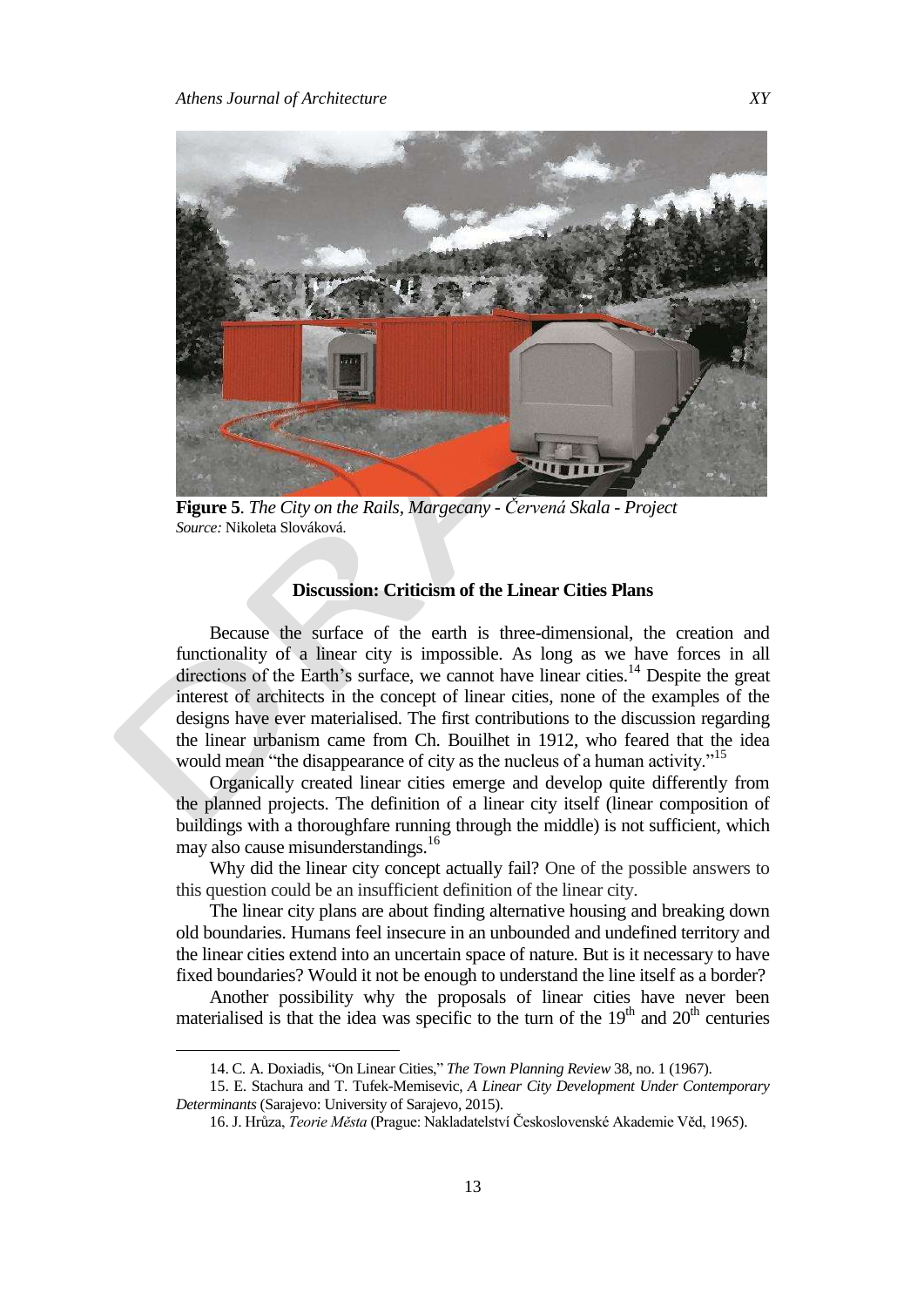and loses its meaning as time passes. However, many of the problems that the concept of the linear cities addressed are still relevant today such as the rural-urban divide that is widening, or the devastation of the nature by human activities.

Despite the diversity of the projects, there are some common features between them. Almost all of the concepts were developed in response to the poor social and sanitary conditions. The first projects responded to the poor living conditions during the industrial revolution. Today they respond to the demographic crisis.

All the linear-city projects are *alternatives to the central city*. They are using the concept of polycentricity or try to rethink housing that will not be centred around one particular place (city centre).

The projects deal with how innovations in transportation affect the urban fabric and what possibilities speed opens. They are characteristically concerned with the relationship between *landscape and city, transport and housing.* While we have already been rethinking these relationships for a century, the first ideas of linear cities seem radically utopian even today. It is a feature that almost all the projects have in common.

Despite being visionary projects, many of them are very detailed. Often their transport or financial lifespan is calculated.

Projects of the 1920's, such as Roadtown, envisioned endless expansion. They rethought housing itself and offered an alternative that could replace all existing housing options and spread across the country. Later projects, such as those in *Made in Tokyo*, deal with transportation infrastructure as a permanent feature and view housing as fluid and temporary.

The project is questioning not only the definition of a linear city but also the definition of a "city" itself. A city is a settlement or grouping of settlements that differs from the rural communities in the concentration of productive and nonproductive activities, building heights, population density, availability of facilities (schools, theatres, libraries, medical facilities, etc.) and social relations.<sup>17</sup> But why can't a line be a city nowadays? It can.

#### **Conclusion**

The work combines the theory of the linear city and the garden city for its conceptual coherence and radicalism. The research seeks to learn from their positives and negatives and apply them to the presented project, where it proposes a simplified concept in a similar system.

Through GIS analysis, the project has assessed future potential, explored design options through literature review and draws on their theory. By applying these methods, the presented project suggests ways to bring the site back to life.

With these simple principles of railway revitalisation, the individual communities around the line, or even beyond it, could be revitalised and unified. This is because linear cities have no end point, but can develop infinitely. The project aims to help to make the locations attractive again and bring the people of the valley high quality amenities for their region. These are minimal developments

<sup>17.</sup> Ibid.